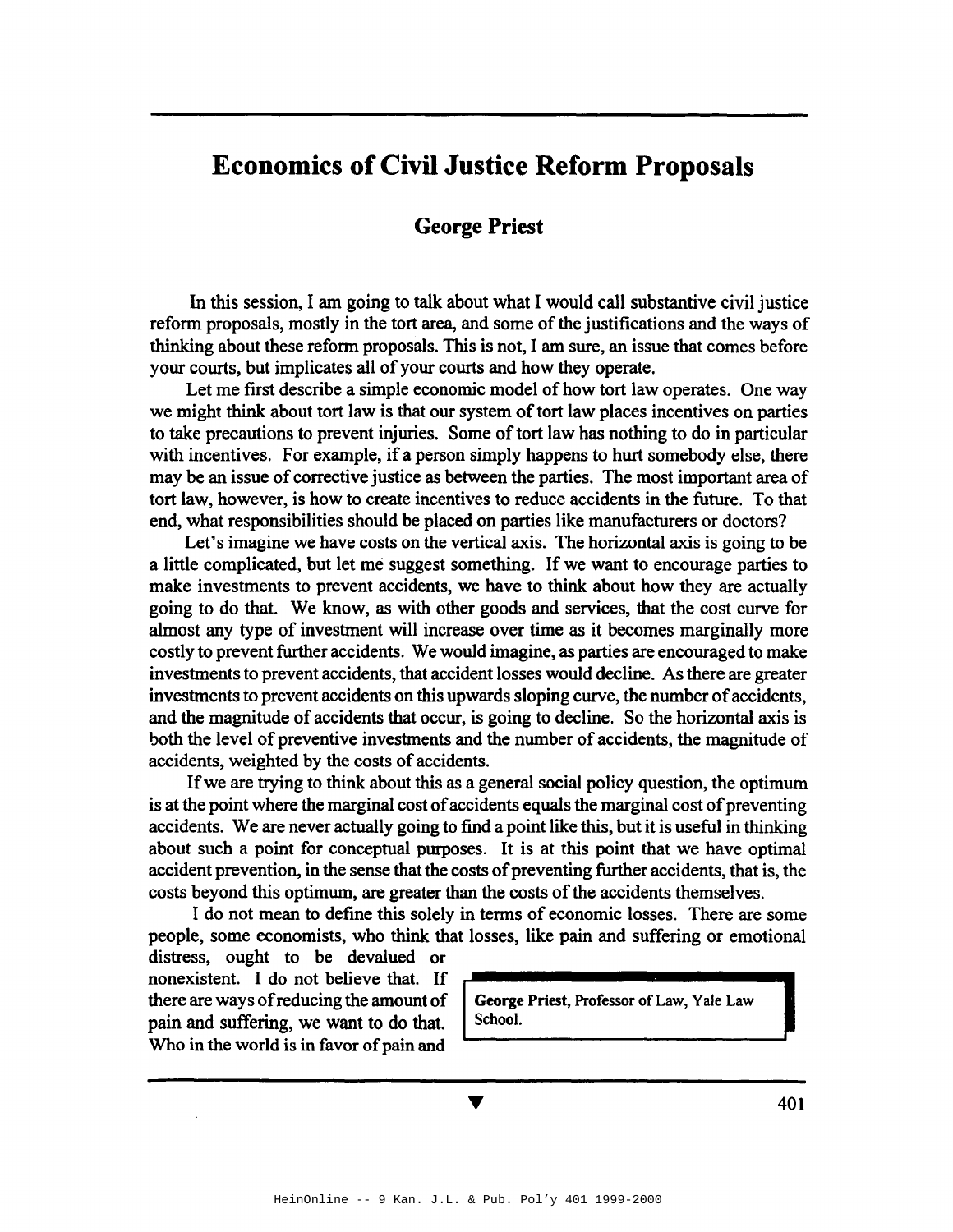suffering? Ofcourse, pain and suffering is a complicated concept because we do not have any way to put a dollar value on it. Nevertheless, these accident losses ought to include pain and suffering, emotional distress, and other actual true losses that people suffer.

It is fairly uncontroversial to say that a social optimum is at a point at which the marginal cost of investments to prevent accidents equals the amount of reduction of accidents. If you are in some position less than this point, the accident costs are greater than the costs of preventing them. Judge Posner's principal, and more controversial, theory in academics is that the common law is efficient, meaning that common law rules reach exactly this point, exactly this optimum.<sup>1</sup> He claimed we were always at this optimum point. Posner spent about the first ten years of his academic career writing articles showing that in every area, we can interpret the common law rules to be efficient in an economic sense. Now, there was no reason they ought to be efficient in particular, except as a social policy, and there is no mechanism to achieve efficiency in these rules. Prior to 1972, when Posner first wrote *Economic Analysis of Law*, judges did not take efficiency very seriously. I think it is an important social value, but, with perhaps the exception of the antitrust area, efficiency had not, and has never, been a value that judges talked about too much.

Of course, Posner had a little problem explaining changes in the law, for example, shifting from negligence to strict liability. Does that imply that strict liability is the optimum, or that the optimum was negligence? His answer to that, given his belief that the common law was efficient, was that negligence and strict liability are exactly the same.<sup>2</sup> I am not kidding. His argument was, negligence and strict liability have exactly the same effects in terms of encouraging investments to prevent accidents. Personally, I believe that explanation is loony. Go back and look at some of those products liability cases in the fifties and sixties. They are unbelievable to the modem eye. It was really a different culture. But, the explanation made Posner's theory consistent.

UNIDENTIFIED SPEAKER: Can we subtitle this the Pinto analysis? Isn't that exactly what that is?

PROFESSOR PRIEST: Well, not exactly, but it is something like the Pinto analysis.<sup>3</sup> You all know the famous Pinto memo that was generated by some Ford engineer.<sup>4</sup> Ford was making a decision about whether it should put the gas tank in one position, or put it further forward in some other position, or put a shield on it. They made an estimate of the costs of accidents. They added the number of burn fatalities times the number of expected fatalities, to the number of nonfatal burns times the number of those expected to be burned. They compared these accident costs to investment costs, and concluded that to put the shield on the Pinto would make the costs of investment greater than the accident losses. Now, of course, that memo proved not to be very effective when it was introduced in litigation. The jury saw it and rendered a \$125 million punitive damages verdict.

Actually, the latest General Motors case with the four-point-something billion dollar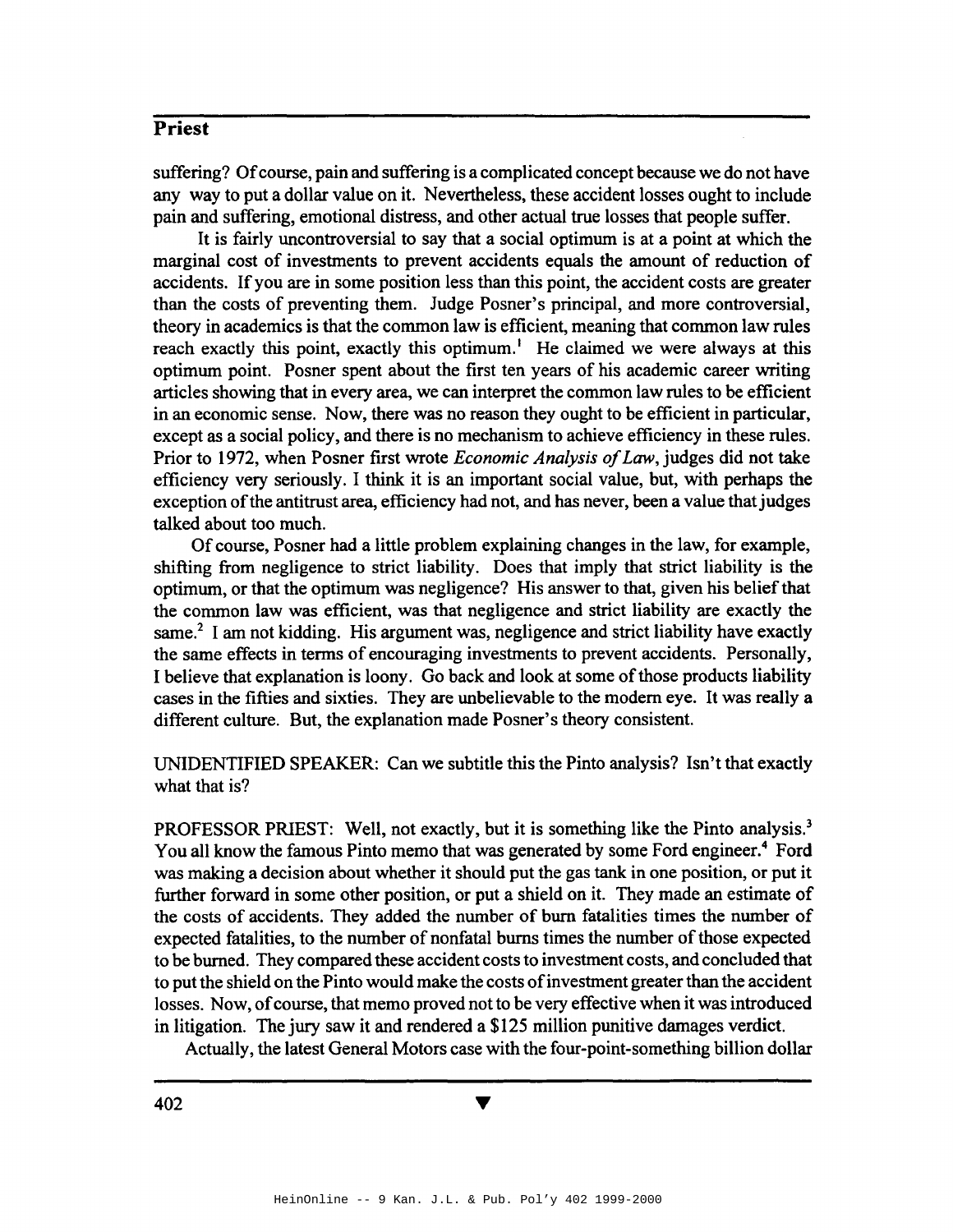punitive damage award, remitted to the reasonable \$1.3 billion, is very much the same thing.<sup>5</sup> That was a case in which there was a similar memo, called the Ivey memo, which made a similar type of calculation.<sup>6</sup> So we could call this the Pinto analysis. But this is a fonn of cost-benefit analysis and it goes beyond the Pinto.

The National Highway Transportation Safety Administration makes its decisions about what rules it is going to adopt and what it is going to require in terms of auto safety with exactly the same analysis. We could call it the NHTSA analysis because they make the same type of cost-benefit analysis, based on expected accident losses versus the cost ofa recall or a design change. In fact, every agency ofthe American government uses this type of analysis. It is somewhat peculiar, then, that we allow juries to be shocked by this, and that they can take away more than the gross profits of General Motors over a two-year period in one case.

Auto manufacturers have to do some kind of analysis of this nature to determine how they will design cars. Ifyou want to prevent all accidents, you would make a tank instead ofa car. That would not be effective in many other ways. Manufacturers have to look at decisions this way. If they are prevented from doing so by the extraordinary reactions of juries to these memos, we are probably going to be worse off because the decisions of juries will be less informed.

Ifyou go back and look at the Pinto case, you will see that the problem in the Pinto case was not the analysis. The problem with the Pinto memo was that there were estimated accident costs and expected accident costs. The estimate for a fatal burn was \$200,000. Ford multiplied the dollar estimate of a fatal burn, \$200,000 by 180, the number offatal burns expected to occur. Then Ford added to that the nonfatal burns, and some other costs, and came up with an estimate which was about one-third of the actual costs that they faced after litigation over these burns. Ford very much underestimated what this cost would be. Even in the *Grimshaw* case, the Pinto case in which the plaintiff won a large punitive damages verdict, the compensatory damages award for the fatal burn was \$2.5 million.' If Ford had put \$2.5 million into that calculus, instead of \$200,000, it would have easily made the design change. It is not so much that the analysis of costs against benefits is somehow heinous in and of itself. Rather, the analysis has to be done correctly, and Ford should be liable for that mistake.

UNIDENTIFIED SPEAKER: Where did they come up with the \$200,000 figure? Did the engineers crunch the numbers, or did lawyers?

PROFESSOR PRIEST: There was some evidence that this was just some back-of-the-envelope calculation by some lower level character who was not really taken seriously in the design process at all. [Author's note: I have subsequently learned that the \$200,000 figure was taken from NHTSA, making the question of Ford's liability or its "mistake" in calculation, as I have described it, a much more difficult matter.]

v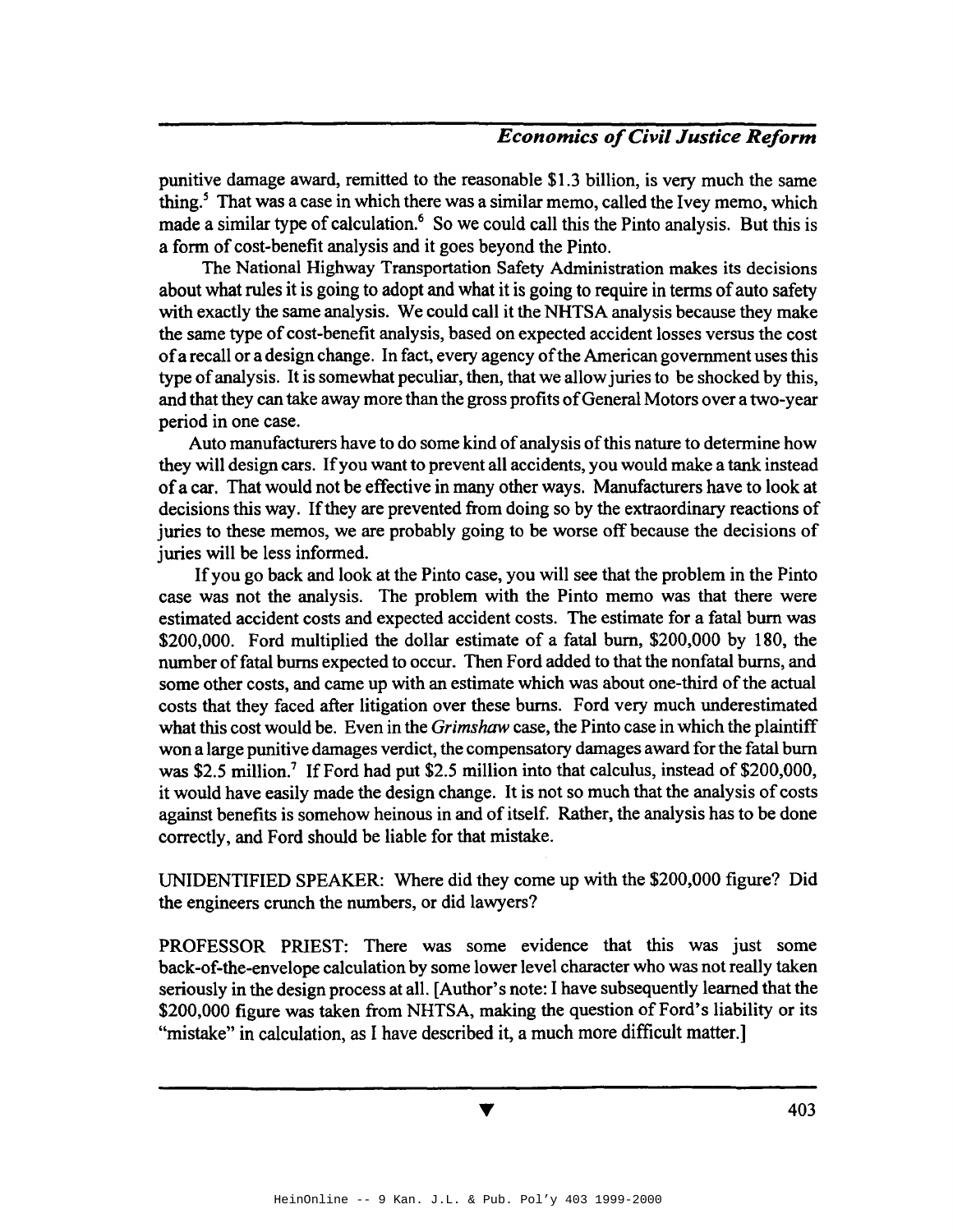#### UNIDENTIFIED SPEAKER: Not a lawyer?

PROFESSOR PRIEST: Not a lawyer, no. It was just a round number. The \$2.5 million is higher than the figure NHTSA uses. NHTSA today uses a \$2 million figure in its determination of a value of a life in its determination of whether to have a recall or whether to impose some design requirement or safety standard. NHTSA uses the same analysis, it just uses different numbers than Ford did. Even with a \$2 million figure, though, Ford would have made the opposite decision, ifthat had been a decision-making memorandum, which Ford denied. Again, I do not have any access to Ford, and I do not know all of the record of that case, but I think it was a problem with the method of analysis rather than the analytical approach itself.

But let me go back to this question: Are we at an optimum or not? How do we know? Well, we do not really know, and there is not really any way of making that determination. However, we can analyze what happens if we are not at an optimum. If we are not at the optimum point in terms of creating incentives for prevention, then we are having more accidents than we ought to have. In that case, the standard ought to be enhanced because there would be additional reductions in net accident losses and an increase in welfare from moving to this optimum point. If, however, the actual losses suffered are less in magnitude than the costs of preventing those accidents, it is not clear, even under our modem law, that the manufacturers will act to prevent those accidents by making those investments. It is not clear whether we want them to as a matter of social policy, because it results in a loss of net welfare.

Sometimes this cost versus benefit, or investments versus accident losses, analysis is viewed as manufacturer versus consumer, or manufacturer versus driver. I am not sure that is the best way to think about it. The Pinto calculus, meaning Ford's accident costs without the guard, versus the costs of changing the design to include the guard over the gas tank, is not really consumer versus manufacturer. Ford made a decision about what it would provide to the consumer. If Ford pays to include the guard, it would pass those costs along to the consumer by raising the price. The eight dollars that imposing the guard would cost is not going to come out Ford shareholders' dividends. The question really is: Are the set of consumers, on the whole, better offwith the guard or without the guard? Certainly, those consumers who might otherwise have been injured are better off. But it is not clear that the consumer population as a whole is better off by having these investments made when the costs of the investments are greater than accident losses. Again, the implication of making investments when the costs of investments are greater than accident losses is that there is no way to stop wanting more safety short of building cars like tanks. It is really a decision to make our cars perfectly safe. If we are indifferent to the costs that are passed on to consumers in terms of safety, relative to what the consumers as a whole gain from safety, we could get tanks instead of cars.

I do not think that happens in the world. What happens if, from a standpoint of economic analysis, the liability standard goes beyond the point at which costs equal

v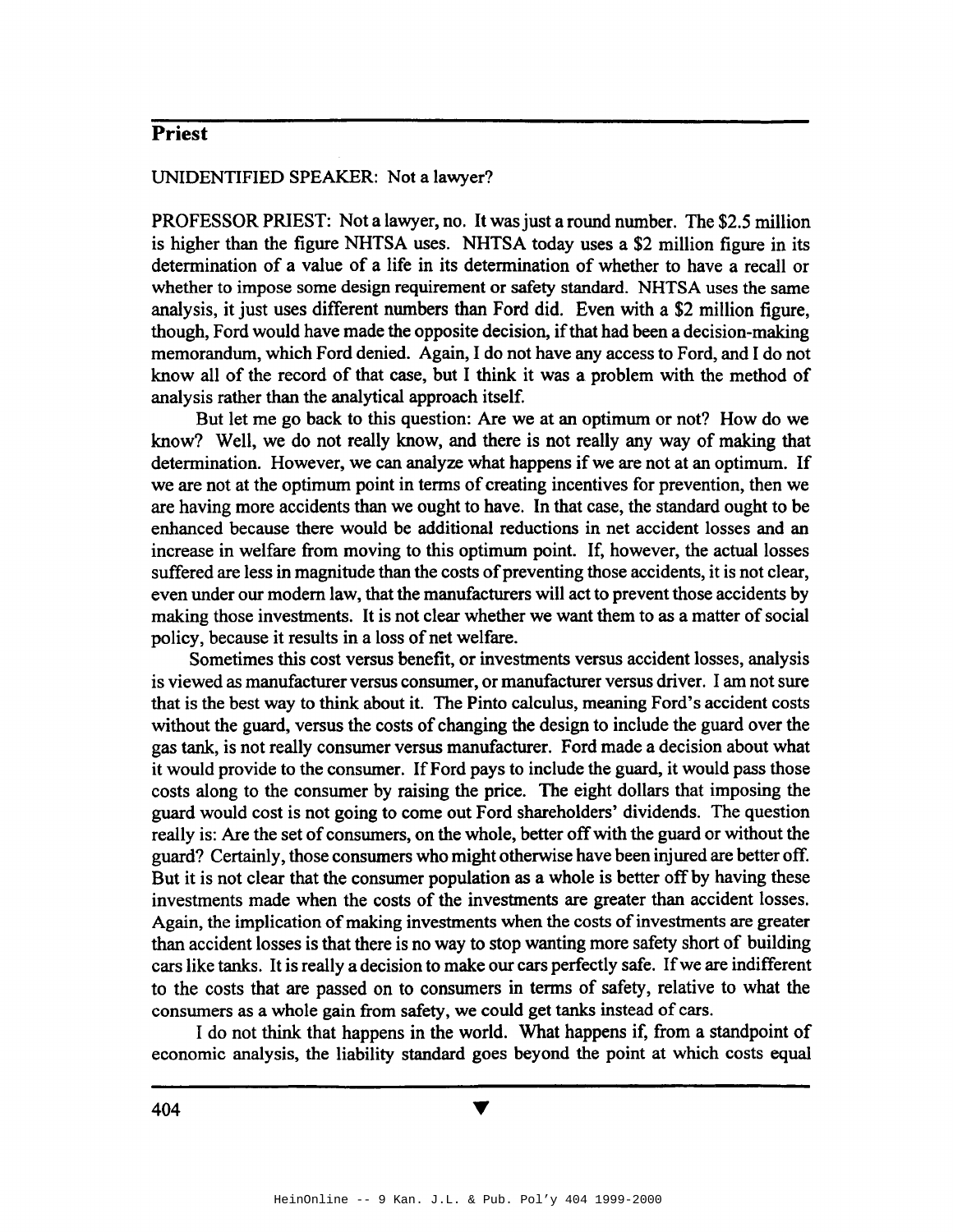benefits to the consumer population as a whole? The losses beyond this optimum point are losses that are not economically worthwhile to prevent, which is to say the costs are greater than the benefits. Manufacturers, in that case, become insurers for these losses suffered by consumers. Recoveries by consumers in this context are better regarded as a form of manufacturer insurance, rather than as·something that will lead to actual changes in the investment pattern of manufacturers in terms of what they are producing.

A lot of people, myself included, believe that in many areas of the law, we have a great deal of insurance provided through the legal system. This should not be surprising over some range. Justice Traynor, in *Escola v. Coca-Cola*<sup>8</sup> and *Greenman v. Yuba*<sup>9</sup> wanted strict liability for manufacturers of defective products. According to Traynor's analysis, our society should want the manufacturer either to prevent the accidents that can be prevented, or to provide a form of insurance and pass it along in the product price.

Most states do not make manufacturers or other defendants insurers explicitly. On the other hand, every time we move beyond the optimal point, that is in fact what we do. We include a form of insurance in the price of the product that is passed on to consumers, so that if an individual is injured, he or she recovers against the manufacturer. But, the injured party is recovering insurance, as opposed to recovering for the failure of the manufacturer to take some action to prevent the accident.

These modem civil justice reform proposals are related to insurance, and can be thought about as related to an insurance function that is produced by modem tort law. Tort recoveries are different than insurance recoveries: When a consumer recovers against an insurance policy, he or she recovers a different amount and recovers in a different way than when a consumer or a victim recovers under tort law. Ifthe tort system is providing an insurance function, how should we think about, and evaluate that?

There are many differences between recovering under first-party insurance and recovering under tort law. Again, the idea of insurance is to provide a single recovery of economic losses. Insurance serves, in economic terms, to equalize the marginal utility of money over periods of time. Insurance serves to provide monetary resources available to individuals that are equalized in good periods, when they have not suffered a loss, as well as in periods when they have suffered a loss. When you pay a premium to your insurer, whether it is homeowners insurance, personal health insurance, or auto insurance, you reduce the amount of money you have today in order to recover the amount that you lose if you suffer a loss in the future. Insurance equalizes returns in the sense that the resources you have available to you today are less because you are paying these insurance premiums. But if you suffer a loss, the insurer pays the amount of the loss and restores you, more or less, to this equalized position.

Insurance applies chiefly to economic losses, and for a very good reason. If insurance is not related to economics, there is not really any point in insuring. For example, most of us do not buy life insurance for children. Most life insurance on children, I am sorry to say, is burial insurance. It is not really life insurance in the more classic sense because there is no reason to insure a child for a million dollars or \$500,000

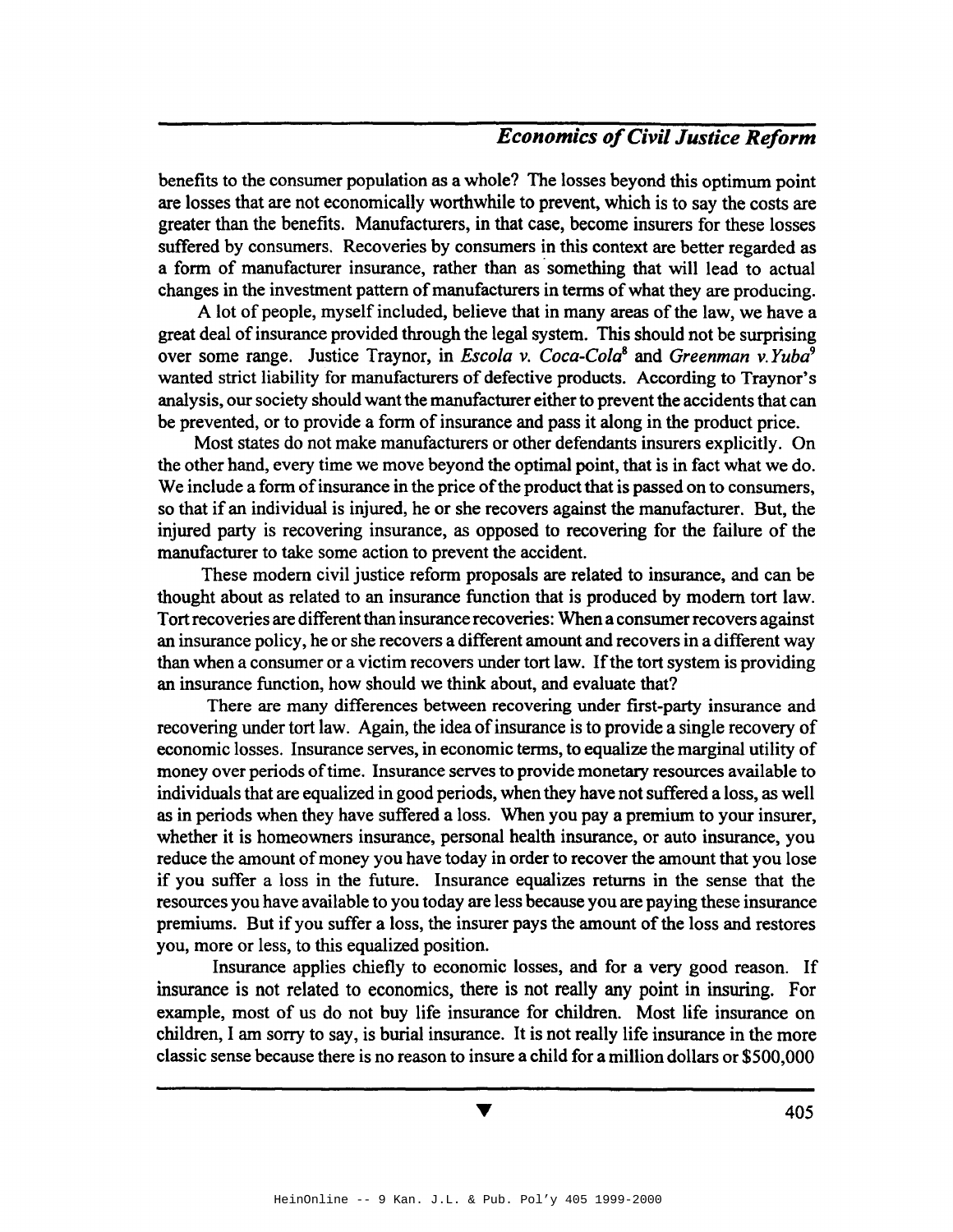unless that child is a source offmancial support. It is usually just the opposite. Ifthere is some chance your child is going to die, you want to have the richest life you can with the child prior to his or her death. Your emotional situation has changed, but your financial position is not going to be changed adversely by the child's death. In fact, your financial situation may be changed positively, although no one would want that.

More generally, how do insurance recoveries differ from tort law recoveries? First, in first-party insurance, there is no pain and suffering, that is, there is no market for pain and suffering insurance. Again, there is an economic point to this. I do not doubt that there is an economic dimension to pain and suffering, but on the other hand, it is not clear that pain and suffering can be repaired through money. You do recover rehabilitation expenses under first-party insurance, and in some jurisdictions pain and suffering has a larger dimension and is used in place of more explicit recovery for rehabilitation expenses. I think a better course is to call it rehabilitation, evaluate it as rehabilitation, have experts determine what the appropriate rehabilitation is going to be, but treat it as an economic loss. A true pain and suffering loss, or a true emotional distress loss, is not compensable in any sense. Another difference between insurance and tort recoveries is that insurance is always accompanied by deductibles and co-insurance, so it is even less than a full economic recovery. The third principal difference is that there are various insurance mechanisms that assure that the victim only recovers once. There is a single recovery feature to it, either through subrogation or through the various "no stacking" provisions in insurance policies. Generally, if someone is covered by different insurance policies, the insurers themselves work out between themselves who is going to pay the recovery, but there is only a single recovery in insurance.

These differences between insurance and recoveries under the tort system lie behind the justification for much that has been proposed in terms of civil justice reform, or a reform of tort law. One of the stronger tort reform proposals that we have seen over the years is a cap on pain and suffering damages. Another proposed reform is a cap on punitive damages. Other reforms include abrogation of the collateral source rule and joint and several liability.

How can we think about these tort reform proposals? This depends in some sense on where we think the legal system is, that is, if we think that the legal standards are at the optimum point where cost equals benefit and all the legal incentives are created so as to compel manufacturers or others to make investments equal to the point where the benefits from the investment equal the costs of the investment. If so, these various forms of tort reform are reductions from the optimum which, as we might expect from any reduction of the optimum, would lead to some reduction in the incentives for accident prevention and, therefore, an increase in the accident rate.

On the other hand, if we think that the legal system has gone beyond the optimum point and that defendants in some contexts are providing consumers with a form of insurance along with the product, as Justice Traynor recommended, then these reform proposals serve to constrain tort recoveries to something that is more insurance-like.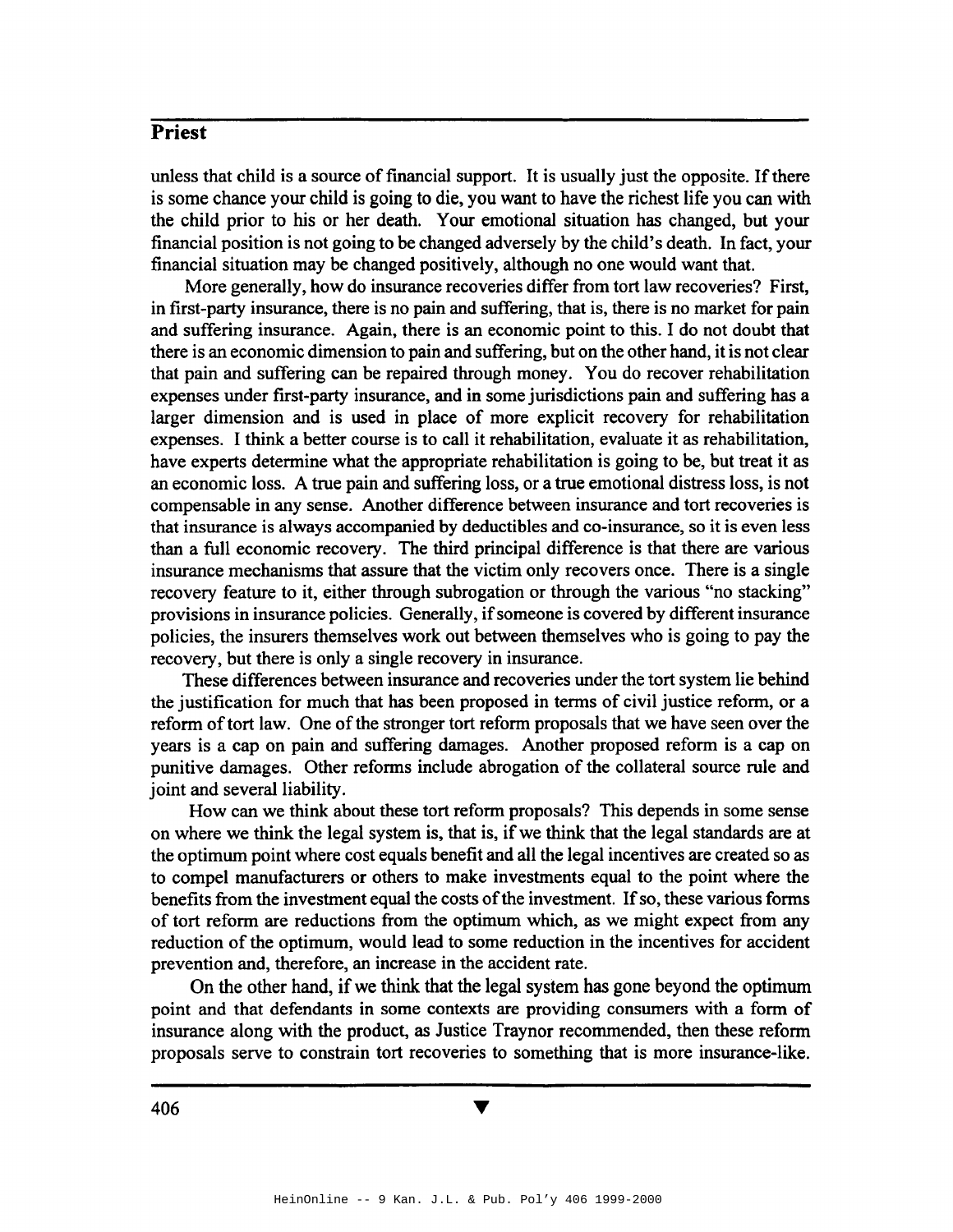Thus, the tort recovery becomes something that is more like what the consumer would buy if he or she were buying insurance in the marketplace. Again, there is no market for pain and suffering insurance. Punitive damages are quite unrelated to an insurance function. If we are at the position where there is a great deal of insurance being provided or where the liability standards are such that manufacturers are providing insurance, the justifications for punitive damages decline substantially.

UNIDENTIFIED SPEAKER: Just to make sure I am on the same page, the reason the manufacturer buys insurance beyond the optimum point is because the cost of insurance has a risk factor that makes it less expensive than making the change in the design?

PROFESSOR PRIEST: Right. The reason is that what I am calling the optimum is what tort law commands, so we do not know whether our modem standards of tort law command this optimum, which is what Posner said, or whether they have gone beyond this optimum, which Traynor recommended in his definition ofstrict liability. A number ofjurisdictions have nominally said that they do notwant to make manufacturers insurers, that is, not absolutely liable. There is still a question as to whether or not we are at this optimum.

The reason that I regard this as insurance is that if it is more costly to prevent the accident than to suffer the accident, you can insure for it. There are costs of insurance, but as a general matter, those costs are less than the costs of preventing the accident. This is true of insurance that we buy now. It is one of the great financial intermediation instruments in the modern world. It is much cheaper for any one of us to buy insurance for our car than to put aside reserves in case we run somebody down. It is much cheaper for us to buy homeowners insurance than it is to do everything possible we can to make sure there is never a fire in the house.

The aggregation of risks through insurance makes it possible to deal with losses of this nature at a much lower cost than if you had to actually prevent them, or if individuals had to put the money aside. The point here is that manufacturers, either through self-insurance or through actual liability insurance, if pushed beyond the optimum point, will simply insure for those losses rather than actually prevent them. There is, however, some variation of that when you are dealing with punitive damages.

There is a question as to what bad faith means in this context, and what the concept of bad faith adds to the analysis. We could probably justify punitive damages if the manufacturer could have taken some action to prevent the accident but did not. For example, the manufacturer knew it could prevent the accident by some investment, say, some shield on a gas tank, but did not. That is not quite the Pinto memo. In the Pinto memo, Ford came up with a calculus as to the costs versus benefits and decided the shield would add more to the price of the car than was worthwhile to consumers, so they did not add it. Again, I think their numbers were way off. Is that bad faith? I do not know. This is an interesting issue about the nature of our standards in the legal system. Does the

 $\blacktriangledown$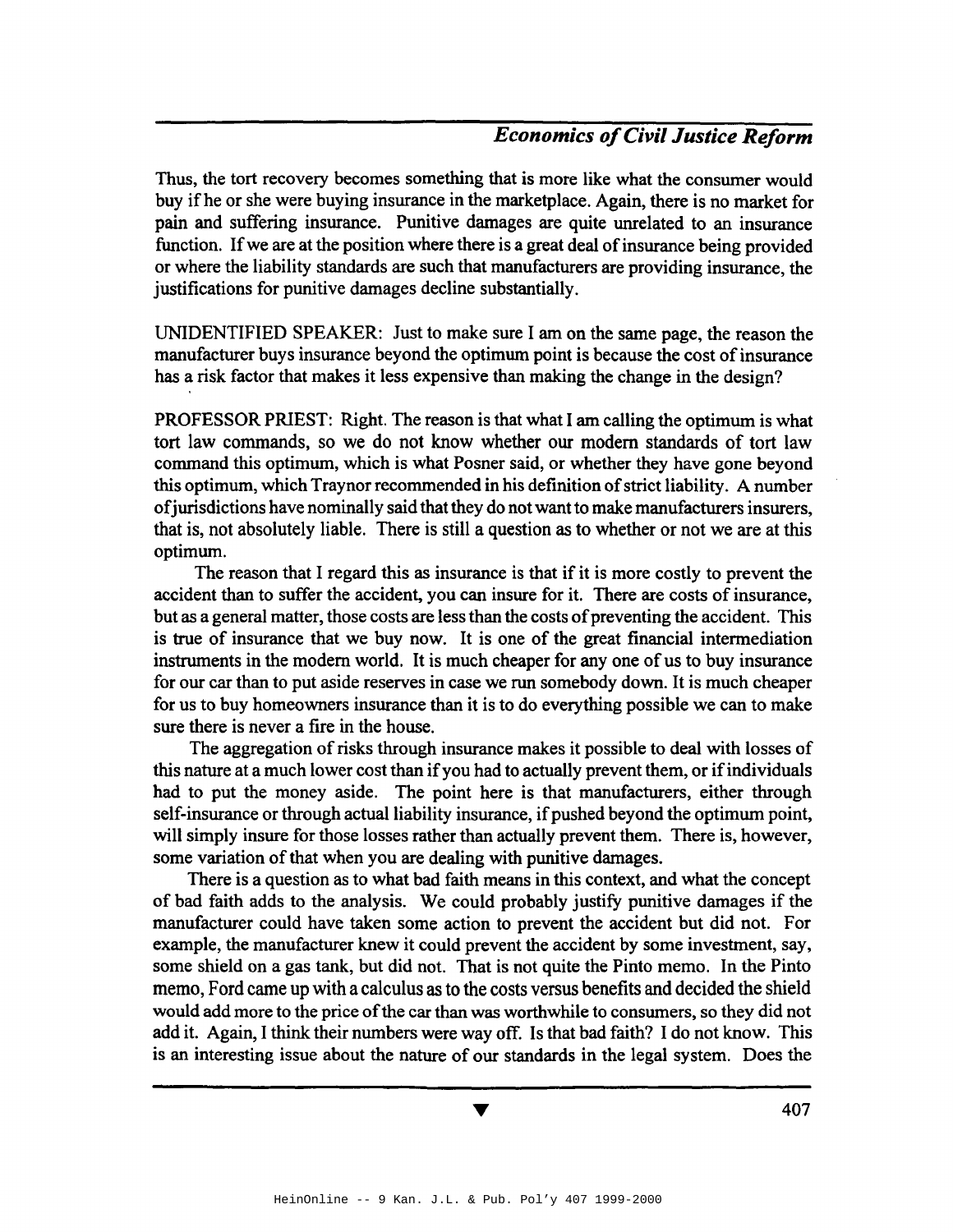Pinto memo reflect a conscious disregard of safety? Not really. Ford was trying to take into account exactly what the trade-off would be. I would think a better case for a conscious disregard of safety would be one in which the design engineer said, "We don't care."

The *Grimshaw* case had a lot of other elements than that memo. At the time the memo was drafted, William Clay Ford and Lee lacocca had gone to the White House and told President Nixon, "Look, we are trying to keep the price of this Pinto as low as possible. We want to sell the Pinto for under \$2000, and this is consistent with your plans to reduce inflation through price controls. But we are running into problems from NHTSA. They want the thing safer and safer and safer, and they just pay no attention to costs."

Nixon wasn't too attentive to this, but he said, "I'll do what I can." So Nixon sent a letter over to NHTSA telling them to pay attention to costs. Nothing ever happened.

In *Grimshaw* there was not only this memo, but you also had the evil Nixon getting involved in trying to reduce safety in the car. It was awful. The trial was very dramatic. But it was a bad situation for Ford as a general matter. So, is this a conscious disregard for safety? I do not think a cost-benefit analysis, unless it is just grossly in error indeed perhaps intentionally in error as in cooking the books, constitutes a conscious disregard for safety. If, however, the engineer had said, "Look, I know that the value of a life ought to be \$2 million, but I'm not going to get the result I want if we use \$2 million in the calculus. I am going to use \$200,000 instead, because there was one case someplace in NewHampshire where somebody wasincinerated and only recovered \$200,000." Iwould call that bad faith. I would call that conscious disregard for safety.

UNIDENTIFIED SPEAKER: Might the bad faith analysis be altered by looking at Ford's own cost-benefit analysis given that, as I recall from the Pinto litigation, part of what was established was that Ford fixed its own cost-benefit analysis by factoring in its decision to conceal this information from the consumer? Not only does Ford produce this defective car, but it also knows, and decides not to disclose to the public, that it is now manufacturing the only small car that produces rear end explosions that will cause fatalities.

PROFESSORPRIEST: Well, I do not know. I have looked at the *Grimshaw* documents. The concealment part had to do with the efforts to manipulate Nixon into stopping NHTSA from looking at it more carefully. I suppose it is a somewhat complicated matter in the sense that we do not really have many expectations of manufacturers to talk about the safety features of all parts of the car. For example, I have purchased a number of cars, and I do not ever remember seeing anything about where the gastank was located or what the risk utility calculation was with regard to the gas tank.

I suppose if there were some deliberate concealment, that is bad faith because I think you would only have deliberate concealment where you are in a situation like this where

v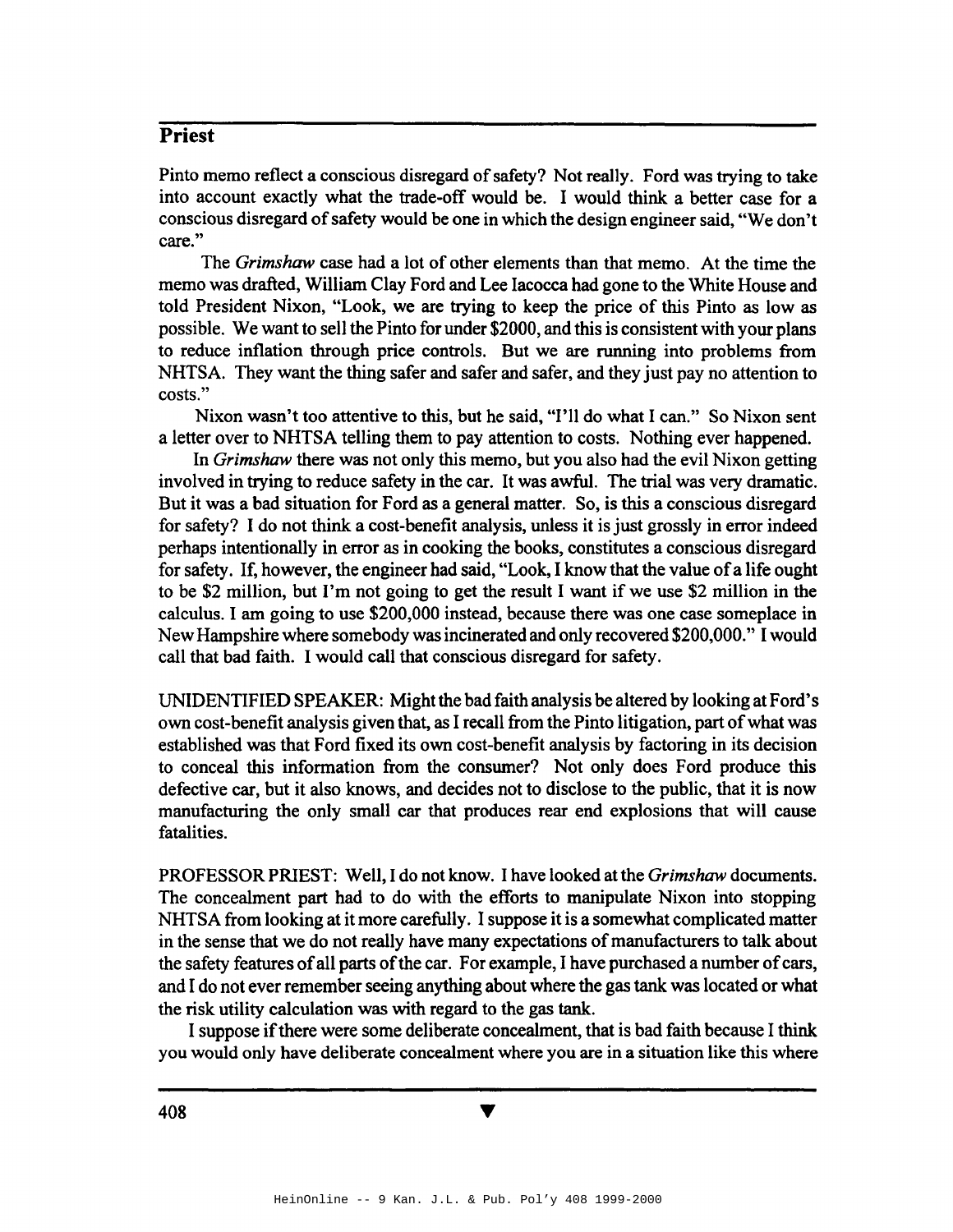there is some benefit. Why else would you conceal? If you are making the optimum investments, you have no reason to conceal. The reason you would have to conceal would be if your investments are far less than they should be. I believe fraud on NHTSA to be a serious occasion for punitive damages. I think fraud on the consumer is a little more complicated. The *Grimshaw* memo was not of that nature.

The *Grimshaw* memo was really this calculation of fatal burns, nonfatal burns, and other losses. They added this all up and came out with the number *X.* Then they had the costs of the different designs, times some number of million cars, and that came up with *Y. X* equaled one-half of *Y* in that calculus. There was not a concealment feature to the memo. There were a lot of issues, and I do not mean to be resolving this case, saying anything about Ford, or claiming that the Pinto was a good car. I wouldn't let my kids drive a Pinto unless they promised to keep going really fast, no stopping.

UNIDENTIFIED SPEAKER: Ifwe now shift to the benefitside oftheir calculation, they are saying, "We expect that there will be  $X$  number of Pintos sold." In the background, it was their goal to compete with the Chevy Vega and with the imports, to somehow market a car that would retail under \$2000. Those were the days. In any event, as they project that, they say, "We expect, with our marketing budget and our advertising budget, our product to make  $X$  number of sales." Ford decides, of course, that it is not going to explain to the public that its is the only car in this market range that lacks a gas tank protector. Ifthat became known to the public, their sales, ofcourse, would plummet, so they also could be faulted economically for not calculating what fair disclosure would produce in sales.

PROFESSOR PRIEST: Yes, maybe so. Of course, they got killed for it. Once the publicity came out, it really wasn't the \$125 million verdict, which was later remitted to \$3.5 million, that stopped the Pinto. It was the market response. People quit buying them, so the Pinto was withdrawn from the market. That was the principal effect and the necessary effect. Maybe Ford should be faulted for that. I do not doubt that. Honestly, I am not sure how realistic it is to expect that market response. We have had a little competition for safety over the years, but it does not always work.

I do not know how many of you drive Volvos. There are a lot of Volvos driven around the Yale campus. People say they're really safe and so forth, but the Volvo has not taken over the market. The former president of Yale, Kingman Brewster, really believed in safety. He drove a car that was designed so that the engine would drop out of the car if there was a collision. So the engine drops out and, of course, the car slows down dramatically. It was supposed to have been really safe for the occupant. There was a slight design problem: Any fender bender would cause the engine to drop out and the car would have to be towed away. He was constantly driving around New Haven with his engine dropping out. There are limits to the demand for safety in automobiles.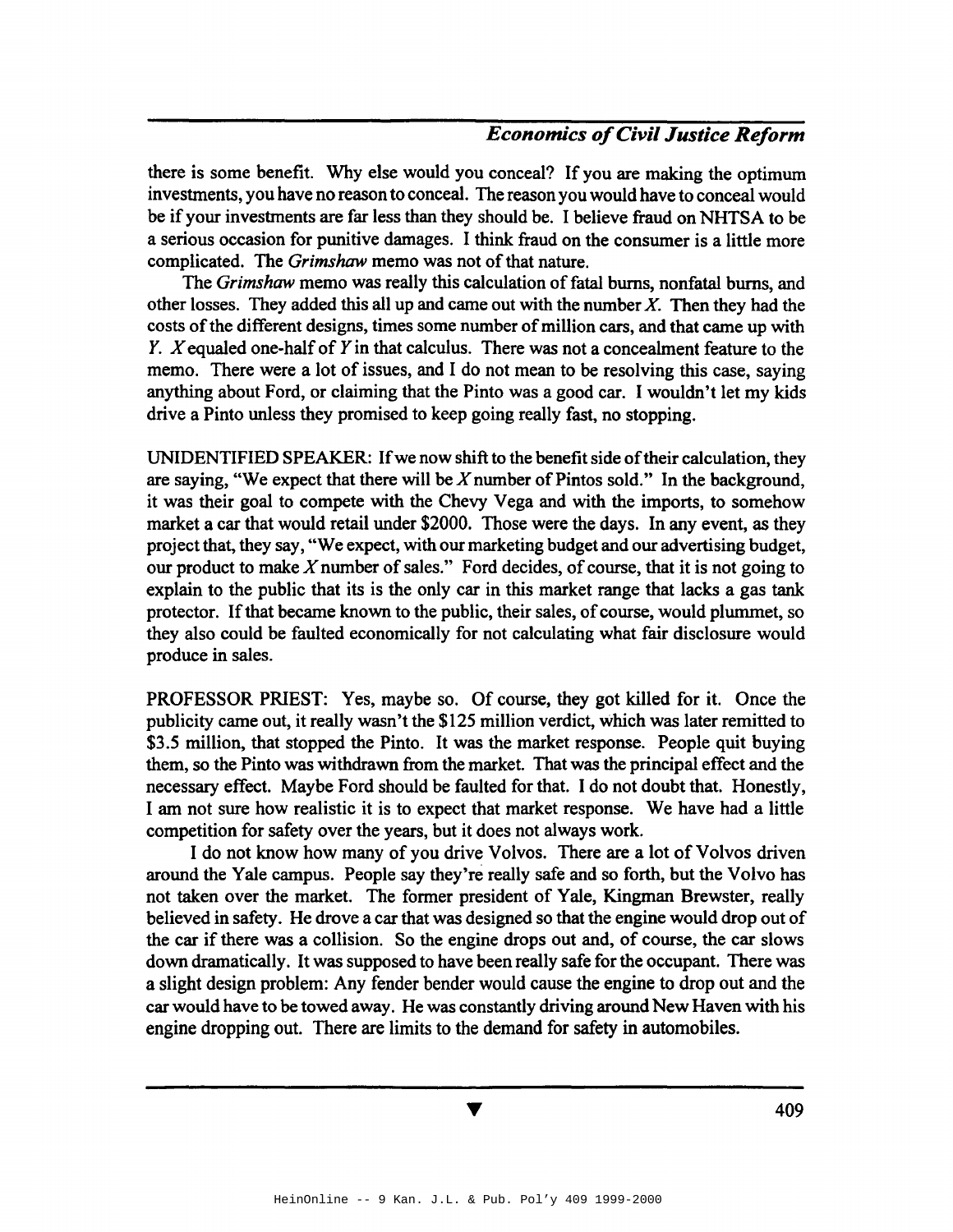UNIDENTIFIED SPEAKER: In answer to that question about who the insurer is in this context, I thought part of the debate, the controversy, is that there are those who say the insurer isthe consumer. Although the manufacturers buy the insurance, it is passed along to the consumer. In effect, in this scenario, the consumer is forced to buy third-party insurance as opposed to first-party, when the market demonstrates that if the consumer were knowledgeably buying it himself, he would only be buying first-party insurance.

PROFESSOR PRIEST: That is a very good point. While we can talk about making the manufacturer the insurer, we presume costs are going to be passed along, as all costs are in competitive markets. It really is the consumer who is paying for this insurance, and that is the heart of the point. The consumer pays a higher premium when this insurance is provided through tort law than when the insurance is provided through first-party insurance. These efforts at tort reform, such as reducing pain and suffering and constraints on punitive damages, are an effort to try to make tort recoveries resemble insurance recoveries. Again, you do not get punitive damages with insurance. Insuring for punitive damages makes no sense.

Abrogation of the collateral source rule and joint and several liability make the insurance more rational. Just as in first-party markets, there are mechanisms to ensure that only one payment is made to an individual. Under the collateral source rule, there can be more than one payment to a victim. That is the whole point. Abrogating the rule makes the tort recovery more like a rational insurance system. Similarly, abrogating joint and several liability has an insurance rationale to it. In a situation where there are multiple defendants and all of them are passing the costs along to consumers, it is not clear that the consumer wants to pay for multiple insurance recoveries. In a number of auto cases, the plaintiff sues the auto manufacturer and sometimes the State Highway Department. If someone runs into a telephone pole, the utility company might also be sued. If all of them have to buy insurance for the consumer, there is a duplication there that does not exist in the first-party insurance market.

Who loses or gains from this form of insurance, if insurance is being provided? First-party insurance markets operate by segregating high risk from low risk insurance pools and charging a premium equal to the median risk within the pool. Much of what we see in insurance markets represents the efforts of insurers to segregate high risks from low risks. For example, we see insurers that provide different premiums for smokers. Auto insurers charge different premiums based not only on driving history, but also on age and sex, where it is allowed, and it is in most states. If you buy life insurance, there is typically an application that asks a number of different health questions. But it also asks, for example, ifyou fly a plane or ifyou have a private plane. What is the reason for that? Why would the insurer discriminate against pilots? Pilots are more likely to make mistakes and trigger their life insurance policies. Pilots are not excluded from having insurance, but they are higher risk individuals because they are more likely to be involved in a fatal accident. Your premium becomes higher, you move into a different insurance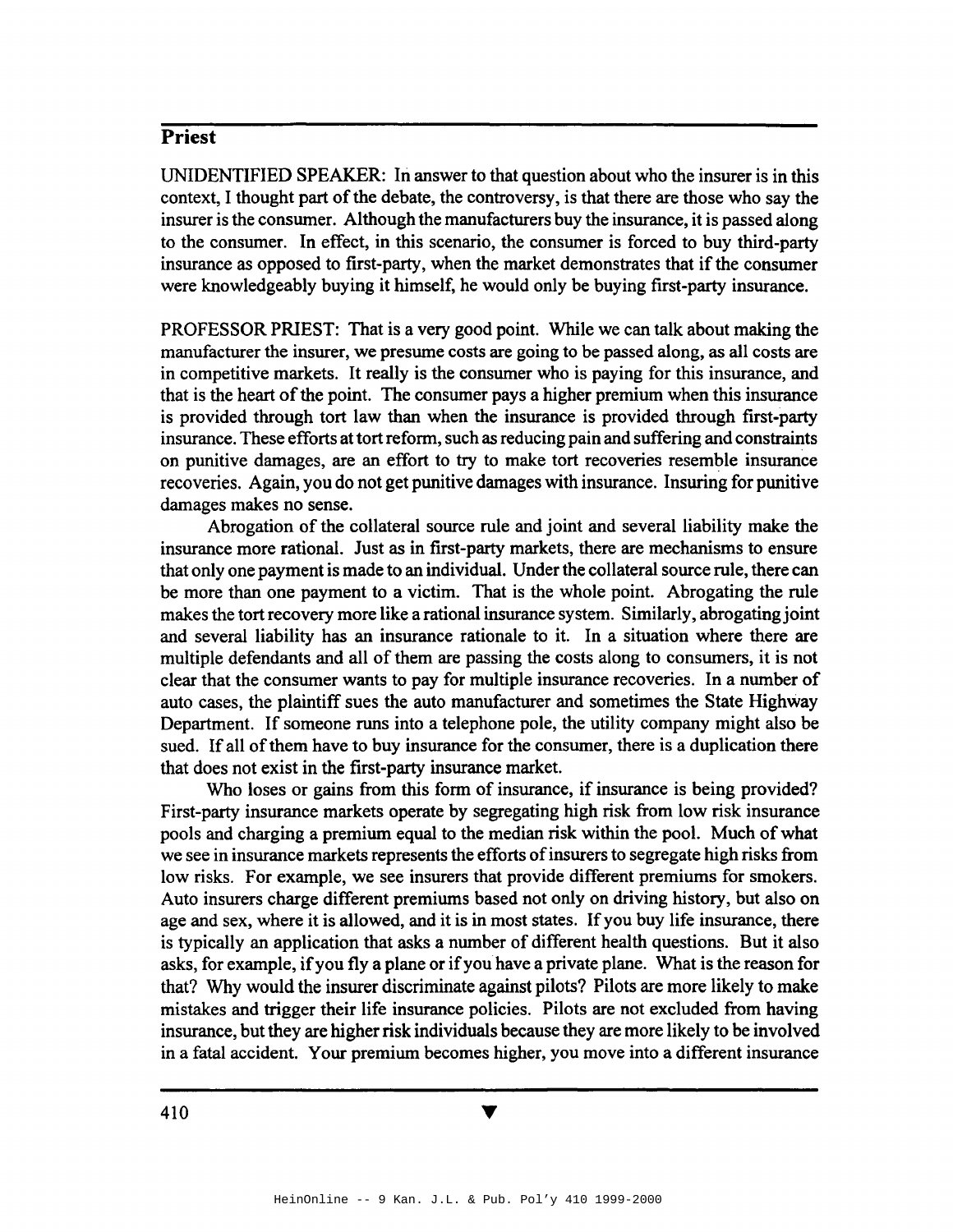pool, ifyou have features that suggest you provide a higher risk to insurers. It is good to charge higher premiums to higher risk individuals because it allows insurance to be provided at a lower cost to those with lower risk.

Insurance provided in the tort system does not do that so well. If insurance is being provided, or sold along with the price of the product, there is some distinction that some products are more sold to more risky individuals than others. But it is very hard to distinguish high risk consumers from low risk. Within a particular product, you certainly cannot distinguish high risk from low risk consumers. One particular problem is that product insurance includes pain and suffering recoveries because it is delivered through tort law. Pain and suffering recoveries are very highly correlated with lost income. The reason is, the larger pain and suffering recoveries usually are awarded in cases in which a person is severely disabled and cannot work for some period oftime. That is not to say that when there is not a lot of work loss there cannot be pain and suffering, but the damages are typically less. When pain and suffering is correlated with income, this means that individuals with relatively low incomes are lumped into the same pool as, and have to pay for the average pain and suffering of, individuals with relatively high incomes. In terms of pain and suffering, again, correlated with income, high income individuals become relatively high risk in the sense that they are imposing greater costs on the insurance pool than low income individuals. The insurance provided in tort law has a redistributive effect from low income to high income, to the extent that the product is purchased by both high income and low income individuals.

I have compared cases and accident rates over periods of time and there are some interesting data. There is no empirical evidence whatsoever showing that accident rates have declined with the adoption of strict products liability, which is a little puzzling. There is no question that there has been a tremendous increase in the number of safety precautions added to products. Accident rates are declining for almost every activity and product, and have been declining at a relatively stable rate since World War II. But, there is no observable difference in accident rates generally or for any single product from the adoption of the strict liability standard.

I looked at things like diving boards. Diving boards for home pools have been essentially eliminated for liability reasons. The companies that produce diving boards have been put out of business because they were sued so many times. Accident rates really have not changed much, but lawsuits, on the other hand, have increased dramatically. The same is true for general aviation. The lawsuits have increased very dramatically over time, but accident rates per mile flown have declined at roughly the same rate since World War II. Until the Airline Revitalization Act,<sup>10</sup> which limited liability, the entire general aviation business was basically going out of existence in the United States. At one point, the sales of planes produced in the United States declined from about 15,000 to less than about 800.

The point I am trying to make is really this: When you see the market dropping off entirely because the manufacturer is providing insurance, it is not clear that the insurance